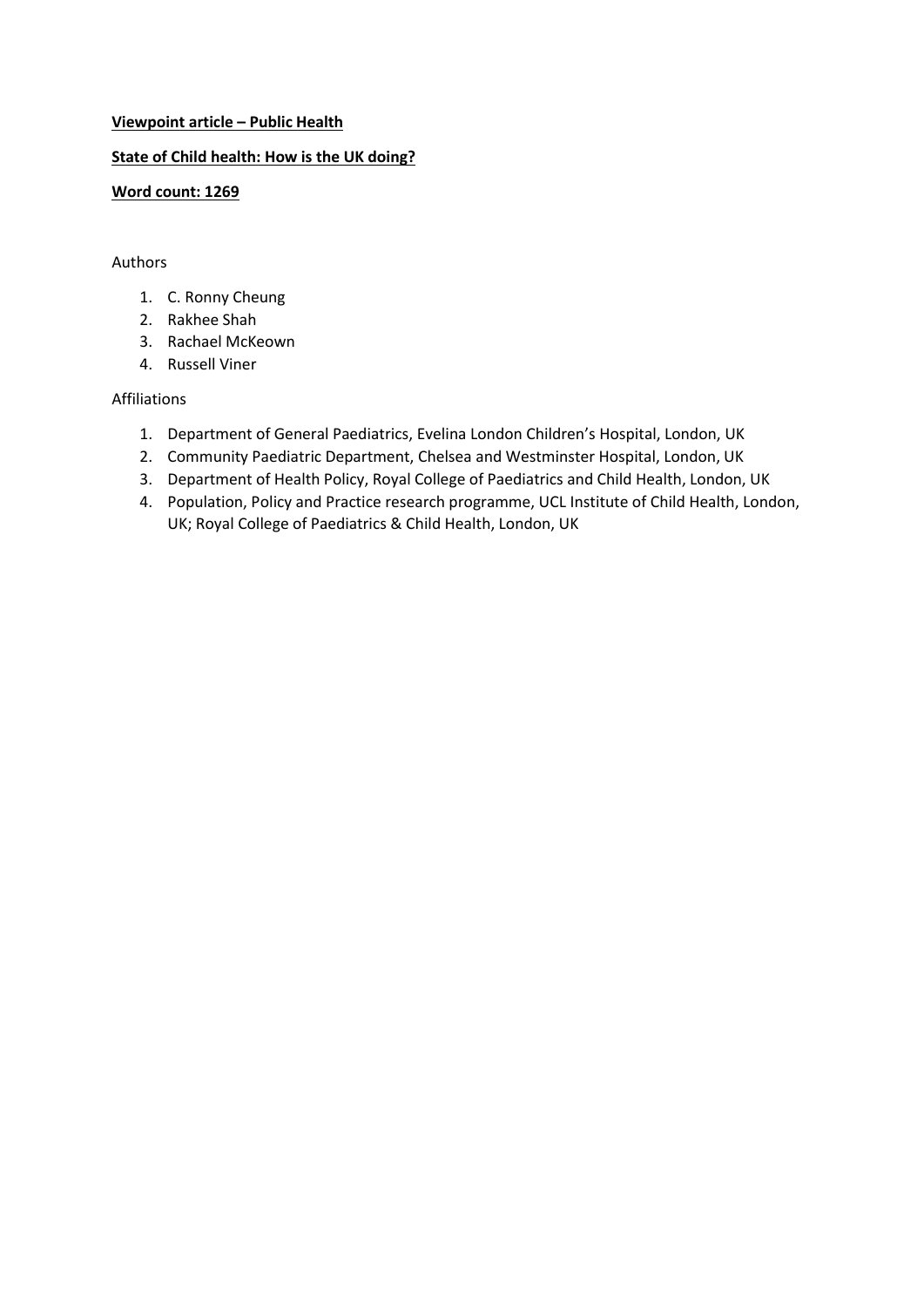In 2017, the Royal College of Paediatrics and Child Health published the original State of Child Health report, an analysis of 25 key indicators of child health across the four UK nations. (1) The report described laudable progress in UK child health over the past two decades. However, across many indicators the rate of progress did not match that of other comparable countries, and the spectre of health inequality loomed large.

The intervening years have only served to provide further evidence for the UK's struggles in international comparisons of child health (2) (3) and the impact of health inequality. (4) (5)

The recently published "State of Child Health 2020" report updates and augments its 2017 predecessor. (6) Indicators have been revised to include recent data in order to track progress. New topics have been added to reflect evolving child health priorities and challenges, including: mental health; injuries from violence; child poverty; the health of looked after children; and an overview of the child health workforce.

Here we summarise the main report findings, and set out key policy recommendations to the four UK governments.

# Where has progress been made?

*Long term conditions:* Outcomes for children and young people with the three most common long term conditions in childhood have improved - beneficiaries of national improvement initiatives built around a networked approach and an investment in data. Across all four UK nations, those with Type 1 diabetes continue to report ever-improving blood glucose control, and more are receiving their recommended regular health checks. Rate of emergency admission to hospital, often used as a proxy measure of how well a long term condition is managed, have fallen for asthma and epilepsy over the past decade. For the latter, the greatest improvement has occurred among those living in the most deprived areas: one of the rare examples where health inequalities have reduced.

*Health-related behaviours:* Teenage pregnancy rates have been a sustained success story for UK public health in the past decade: the rate of conceptions among those aged under 18 years (and for Northern Ireland, 'livebirths to teenage mothers' – being the closest available measure) has halved from 2008 to 2018. While considerable inequalities remain, there have been declines across all deprivation subgroups between 2014 and 2016.

Smoking tobacco and drinking alcohol continue to be less and less popular among young people. However, there are warning signs: smoking rates have risen among 15 year old boys in Wales and Scotland. In the same period in England, a higher proportion of 15 year old boys report having tried cannabis and having been drunk - with the latter trend being mirrored among young people in Northern Ireland.

*Oral health:* Between 2008 and 2018, rates of visually obvious tooth decay among 5 year olds continue to fall, particularly dramatically in Scotland (42% to 29%) and Wales (48% to 35%) - the result of high-profile, well-resourced national oral health programmes instigated a decade ago.

#### Where has progress stalled or reversed?

*Indicators relating to public health & health promotion:* Decades-long improvements in infant mortality have stalled since 2014, and in England there was even a small rise between 2016 and 2017. Infant mortality is an indicator of the overall health of a country. Increases among high income countries are unusual enough to be a portent of underlying malaise. (5)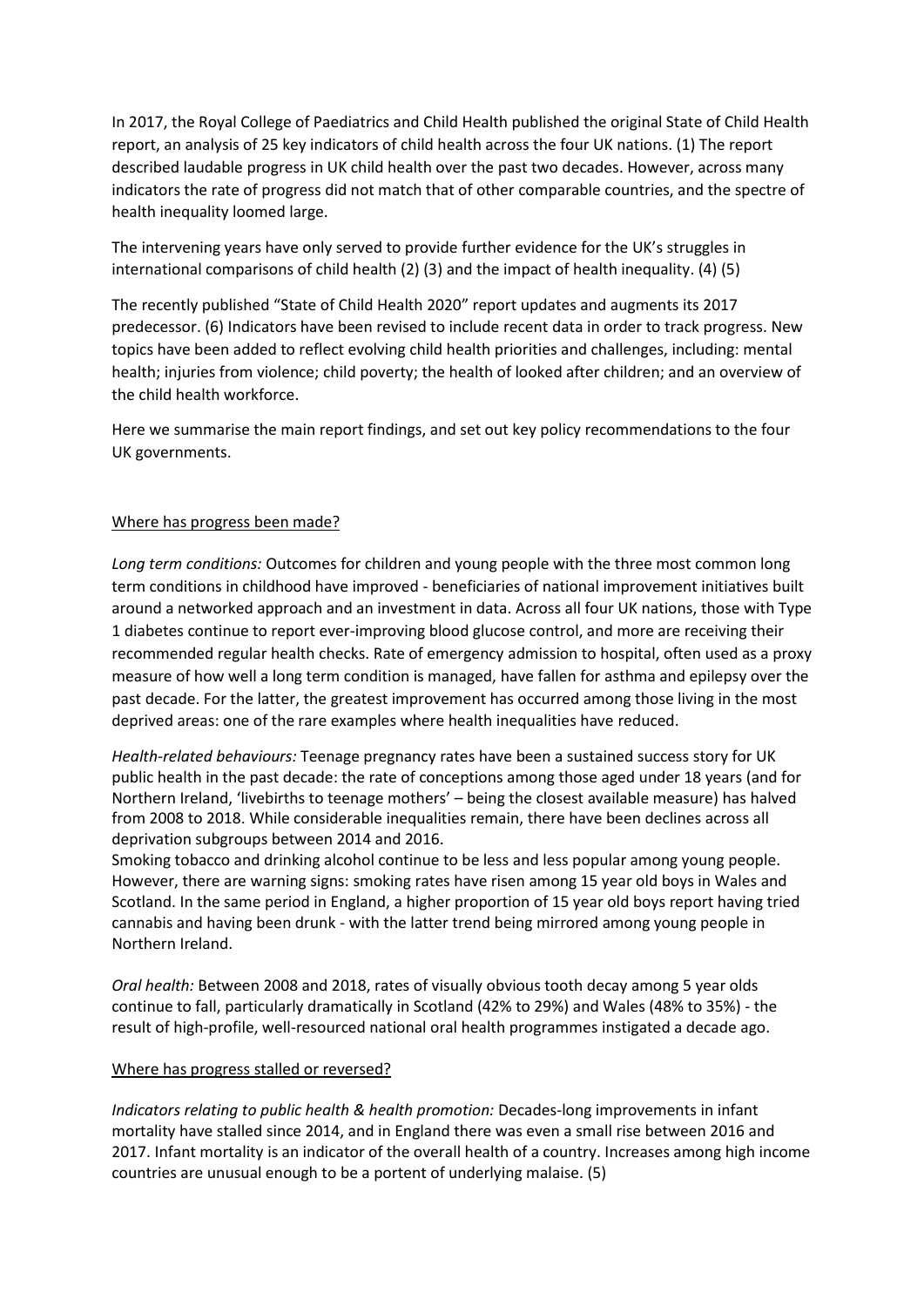Across all four nations, the uptake of early vaccinations (both the MMR and 5-in-1 vaccines) has fallen from 2014 to 2018.

Obesity remains our generation's bête noire, with 39% of children and young people aged 10-11 in England being overweight or obese, and an ever-widening gap between rich and poor.

*Health inequality*: Inequalities in some health outcomes, such as infant mortality and obesity, have widened since the last report. The impact of child poverty is increasingly felt across the UK: taking into account housing costs, 30% of children in the UK live in relative poverty. Children of working families are far from immune, with in-work child poverty rising for all categories of working families between 2011 and 2018.

#### New indicators

*Mental health prevalence:* Data drawn from the Mental Health of Children and Young People's Survey in England shows rising prevalence of emotional disorders (such as anxiety and depression) for those aged 5 to 15 years - with the highest prevalence of 23% among young women aged 17- 19.(7) The lack of comparable data for the other UK nations remains a source of frustration.

*Child health workforce:* Recruitment of paediatric doctors is increasing, but is failing to keep pace with rising demand and falling staff retention. Children's nurses in hospitals have increased, but numbers of health visitors and community nurses, who provide crucial health promotion and public health advice, have fallen.

# How can UK child health get better?

Firstly, the UK must prioritise the reduction of child health inequalities and poverty in a national inequality strategy, using a systematic approach to reduce variation in outcomes across the UK nations.

Secondly, UK governments should prioritise public health services. The most striking deterioriation – such as in infant mortality and immunization rates – has been seen in areas which rely most heavily on a robust public health system. Conversely, greatest progress has been demonstrated in areas such as teenage pregnancy and oral health, where policymakers and practitioners have been able to unite around national public health strategies.

Third is a call to invest in integrated cross-sector services for local populations. Health is not the sole domain of those in health services. The wellbeing of children, young people and families relies on support from well-resourced services across health, education, social care and beyond.

# What is the role of front line child health professionals?

To many health professionals, these broad policy ideas can seem nebulous and distant, far removed from caring for individual children and families. But policy changes alone cannot reverse the adverse trends we have seen. Front line professionals must be empowered to improve both their service and the broader determinants of child health. Practical steps outlined in the report include ensuring every patient contact comes with an opportunity to explore the broader determinants of health; that practitioners are familiar with local services to which they can signpost families for support; and that they both contribute to, and make use of, child health data collection in order to advocate for the population of children under their care.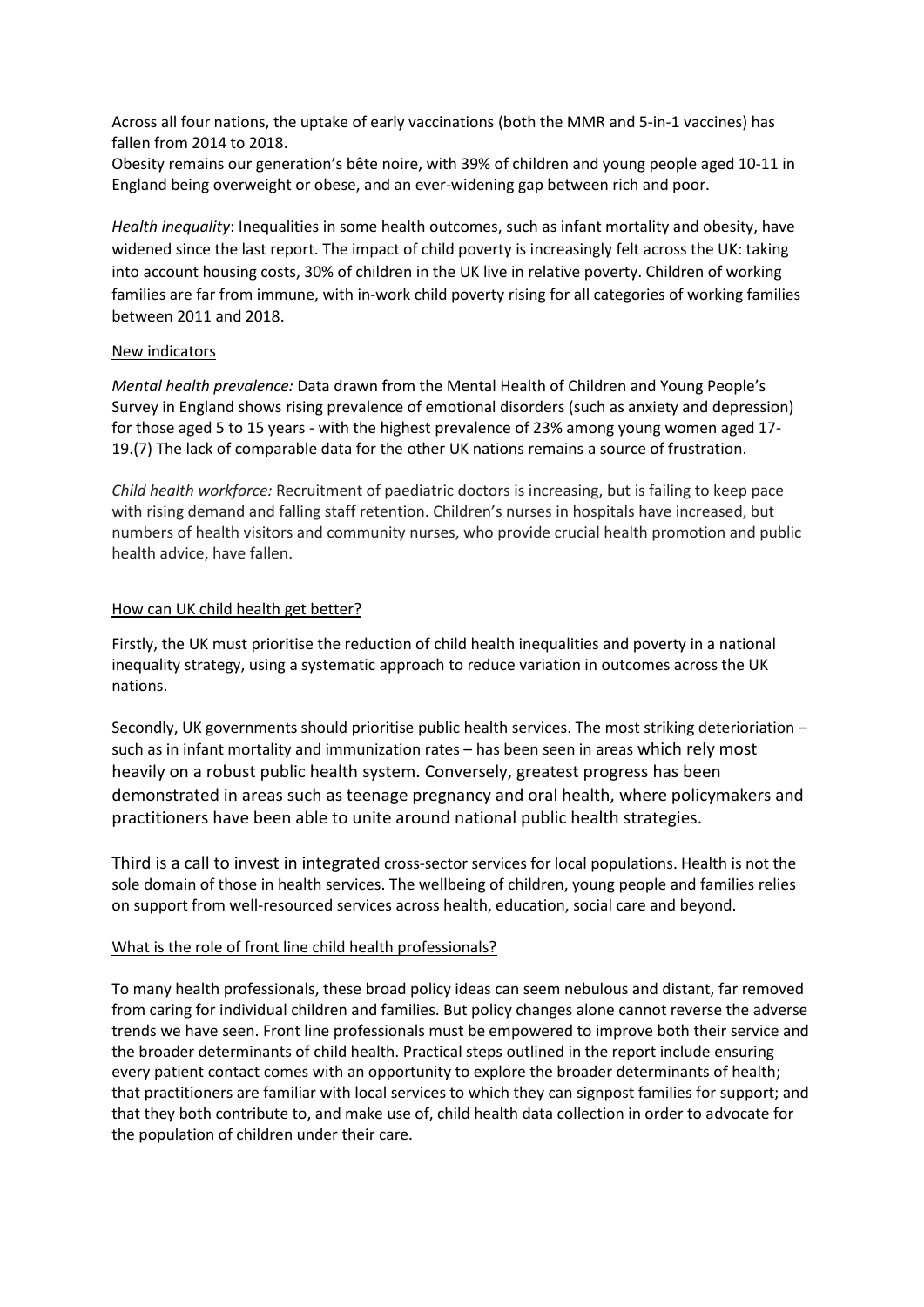### Conclusion

# **"The truth will set you free. But first, it will make you miserable" – James A Garfield (attributed)**

Much of the data presented in the report make for painful reading. But the progress we have seen even in complex areas like diabetes and epilepsy care, oral health and teenage pregnancy - tells us that improvement is possible if we ally policy focus to frontline expertise and effort.

There are signs of progress in national policy. England and Wales have both announced national strategies aimed at prevention and early intervention, while there is a welcome focus on children and young people's health in the NHS Long Term Plan.

But the path to improving our children's health is littered with good intentions. The global COVID-19 emergency is a public health crisis with unprecedented societal, political and economic consequences, but one in which children and young people are disproportionately spared. There is a risk that this is reflected in decisions about where to prioritise investment in public health and health services in the immediate aftermath. Many a child health strategies has fallen at the first political or economic hurdle. In order to improve the state of child health in the UK, it is vital that the policy spotlight, bolstered by sustained investment, remains upon the health of children and young people.